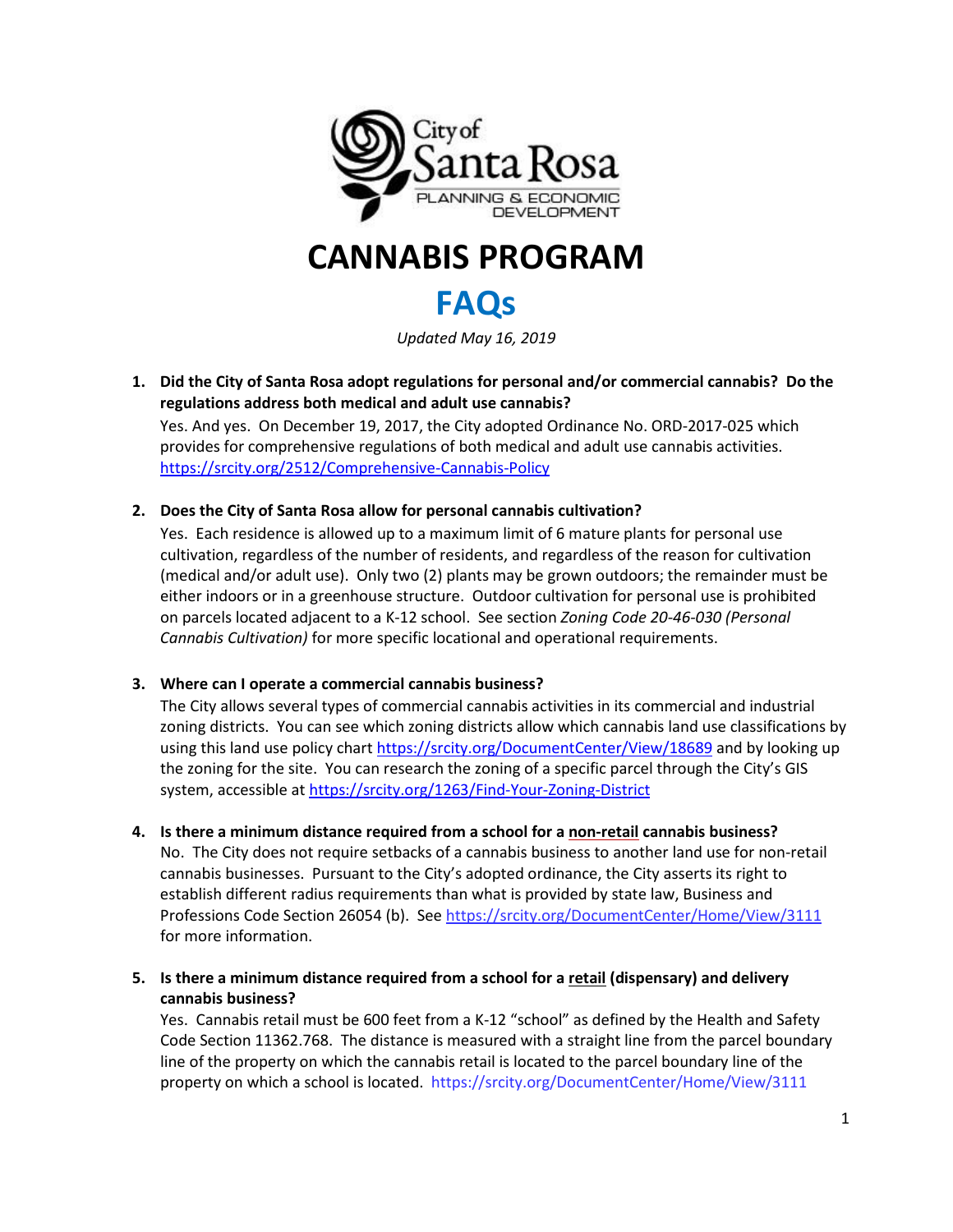#### **6. What is meant by "abutting" a residential use or district"?**

The term "abut" is defined in the Zoning Code as having property lines, street lines, or zoning district lines in common. https://srcity.org/DocumentCenter/Home/View/3108

**7. What is involved in the Zoning Clearance or Use Permit application process, now that I have identified a site within an eligible zoning district, have secured owner consent and am ready to file my application?**

A process map that identifies the basic steps from land use approval to certificate of occupancy can be accessed here: <https://srcity.org/DocumentCenter/Home/View/3109> Applications for land use approval and for building permits must be filed in person at the Planning and Economic Development permit counter in Room 3, City Hall, 100 Santa Rosa Avenue. Every effort should be made to submit a clear and complete application. This is the most important step to ensuring an expeditious and successful review process.

#### **8. What land use applications and forms must I complete?**

Some land uses are permitted by right (no use permit); for these uses you may proceed with the filing of a Cannabis Zoning Clearance - https://[srcity.org/DocumentCenter/View/16639](https://srcity.org/DocumentCenter/View/16639) Other uses will require a Temporary, Minor or Major Conditional Use Permit. For these, you will submit a Conditional Use Permit application with the appropriate level checked at the top of the form (Minor, Major, and Temporary) [- https://srcity.org/Document](https://srcity.org/DocumentCenter/View/2632)Center/View/2632 Additional forms and applications for zoning, site and/or building modifications can be accessed here <https://srcity.org/DocumentCenter/Index/173>

#### **9. What are the application fees and when are they required?**

You must submit application processing fees with the filing of the application. Look for Planning Fees in the Fee Schedul[e https://srcity.org/DocumentCenter/View/16129](https://srcity.org/DocumentCenter/View/16129) for the applicable processing fees for land use and development permits. Look for Building fees for Plan Check fees. Examples of typical application processing fees associated with cannabis applications:

- o Neighborhood Meeting \$1,049
- o Pre-application Consultation Meeting no charge first hour
- o Concept Design Review \$1356
- o Cannabis Zoning Clearance (new use or change in use/floor plan) \$1238
- o Cannabis Zoning Clearance (e.g. operator name change) No charge
- o Temporary Use Permit (events) \$1034
- o Minor Use Permit \$2690
- o Conditional Use Permit \$11,745
- o Public Hearing for Conditional Use Permit \$2246

#### **10. What is necessary to approve a Minor or Major Conditional Use Permit?**

The review authority for the use permit (Zoning Administrator for a Minor Use Permit and the Planning Commission for a Conditional Use Permit) may require conditions of approval to address impacts associated with the proposed use and must make the following findings to approve the permit:

- a. The proposed use is allowed within the applicable zoning district and complies with all other applicable provisions of the Zoning Code and the CityCode;
- b. The proposed use is consistent with the General Plan and any applicable specific plan;
- c. The design, location, size, and operating characteristics of the proposed activity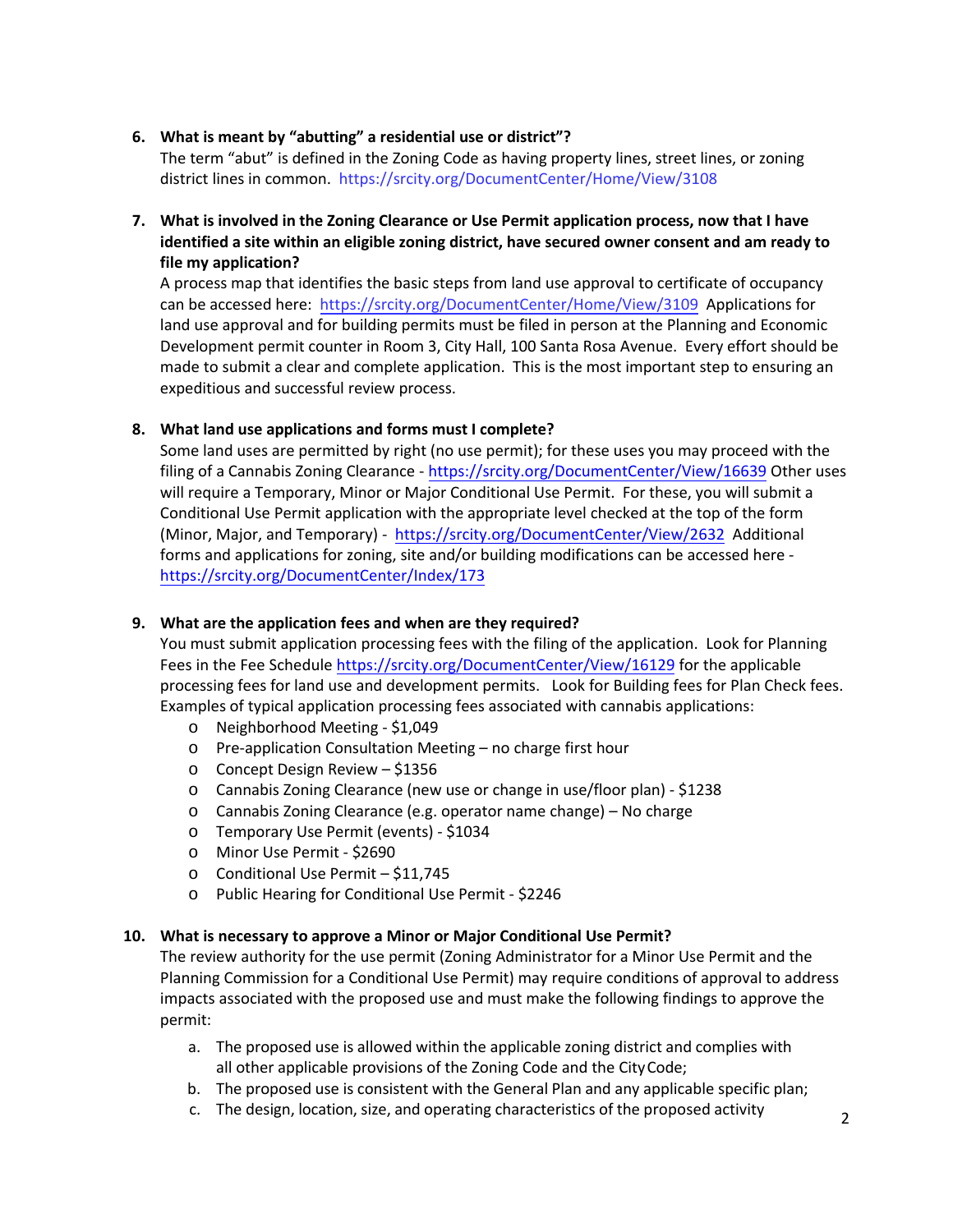would be compatible with the existing and future land uses in thevicinity;

- d. The site is physically suitable for the type, density, and intensity of use being proposed, including access, utilities, and the absence of physical constraints;
- e. Granting the permit would not constitute a nuisance or be injurious or detrimental to the public interest, health, safety, convenience, or welfare, or materially injurious to persons, property, or improvements in the vicinity and zoning district in which the property is located;and
- f. The proposed project has been reviewed in compliance with the California Environmental Quality Act (CEQA).

#### **11. How long will it take to review my application?**

Timeframes will vary from application to application, depending on the complexity of the proposal, site or environmental constraints, and the public process. Following the Tubbs/Nunns Fires, timeframes for processing cannabis applications have substantially increased. Plans for additional staffing to address the demand are in process. In the meantime, current average timeframes for cannabis applications are as follows: Temp Use Permit or Zoning Clearance – up to 30 days; Minor Use Permit – 8-10 weeks; Conditional Use Permit – 6 to 9 months to first hearing, depending on the environmental determination.

#### **12. When do I need to get my State Operator License?**

All Cannabis Operators shall diligently pursue and obtain a state cannabis license at such time as the state begins processing such licenses, and shall comply at all times with all applicable state licensing requirements and conditions.

#### **13. Can I have multiple cannabis land uses at one location?**

Yes. Multiple Cannabis Businesses may be approved on any one site or parcel if all of the proposed Cannabis Businesses and their co-location are authorized by both local and state law. Cannabis Operators issued permits for multiple license types at the same physical address shall maintain clear separation between license types unless otherwise authorized by local and state law.

#### **14. How do I obtain "local authorization" by the city to be considered for a state license?**

Commercial cannabis business operators must obtain both local land use and occupancy authorization and a state license prior to conducting operations. The first step is to obtain a land use permit through either a zoning clearance or a conditional use permit. The second step is apply for a building permit and obtain a certificate of occupancy prior to conducting operations on the site and prior to obtaining an annual state license. Local authorization by the City is granted to the state only if the business name, site and suite address, land use classification and associated state license type match the City's and State's records exactly.

#### **15. How do I change or add an operator or business name associated with the use to my approved permit?**

The applicant can update the City records for the site with a new or additional business name by obtaining a Cannabis Zoning Clearance at no charge at our Planning Counter. The clearance will require the property owner's consent and signature.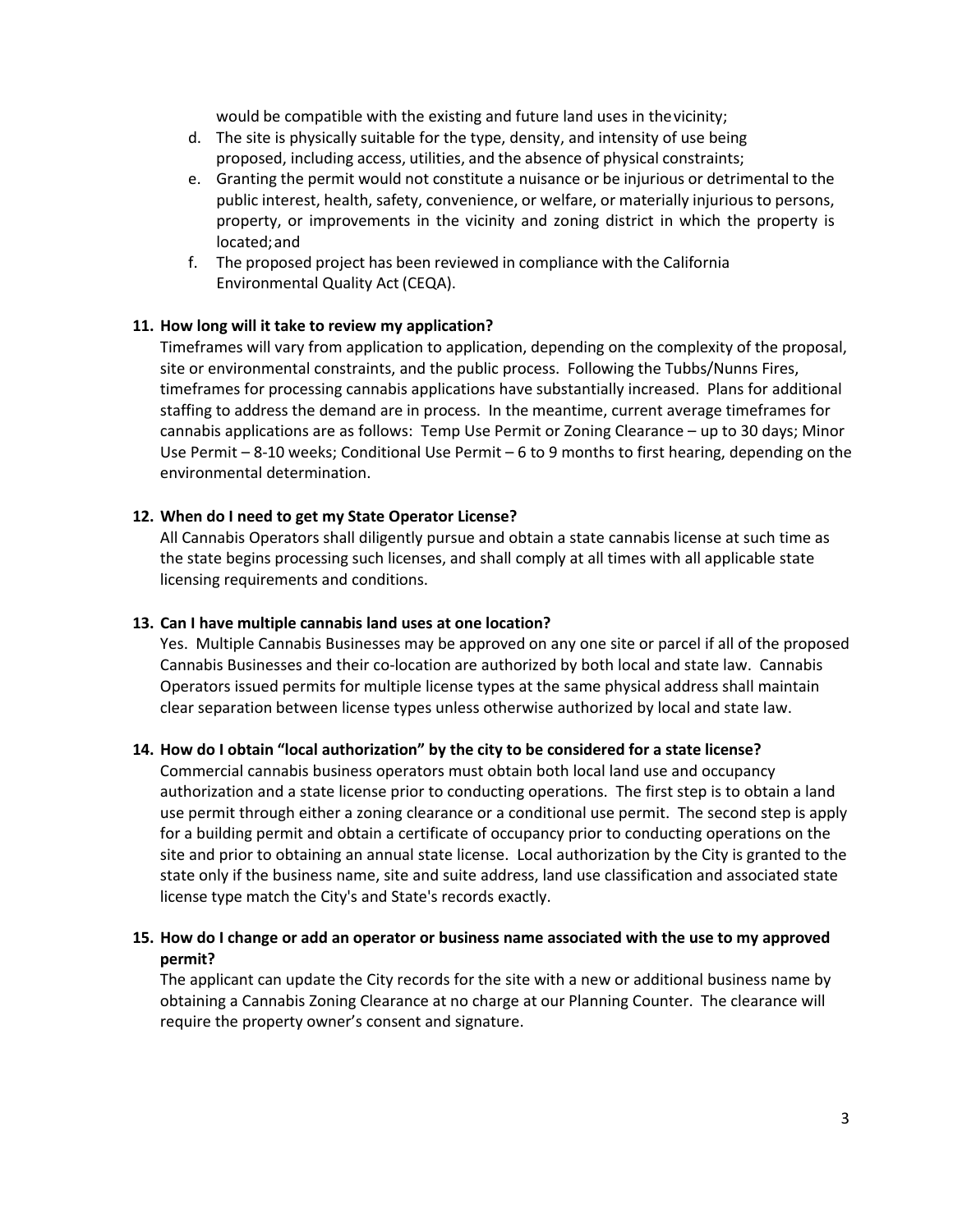#### **16. How do I add "Adult Use" to my previously issued "Medical Cannabis" permit?**

The applicant can update the City records for the use permit by submitting a clarifying statement that the use is for "Adult Use" and/or for "Medical Use". The process to clarify/update the permit is by obtaining a Cannabis Zoning Clearance free of charge at our Planning Counter. The clearance will require the property owner's consent and signature.

#### **17. Does the zoning clearance or use permit give me the right to occupy the site and begin to operate?**

No. There are subsequent steps to complete prior to initiation of use. The land use clearance approves the use on the site subject to compliance with local and state regulations, conditions of approval, building and fire codes, and/or any necessary building or site improvements. Subsequent to the issuance of a Cannabis Zoning Clearance or a Conditional Use Permit the applicant must then submit for and obtain a building permit to confirm compliance with building and fire code occupancy standards, conditions of approval, and applicable Zoning Code Chapter 20-46 (Cannabis) requirements. This confirmation of building occupancy is required even if the applicant is not proposing any tenant improvements. In addition, all cannabis land use permits must be followed by the filing of a business tax certificate.

### **18. Is there an annual renewal process for a Cannabis business zoning clearance or use permit?**

No. The Zoning Clearance or use permit will run with the land and remain valid so long as the use remains active and in compliance with local and state law and with any conditions of approval.

#### **19. Will there be annual or regular inspections by the City?**

Yes. The operation will be subject to an annual fire inspection. If extraction is part of the operation, there will be additional inspections associated with the equipment and processes. In addition, depending on the use, there may also be inspections conducted by the Sonoma County Department of Health and/or the Department of Agriculture/Weights & Measures.

#### **20. Should I first apply for a Development Review Pre-Application Staff Meeting?**

Not necessarily. Proposals that just involve re-tenanting of an existing building with an occupancy classification that matches the classification of an existing occupancy (eg. retail to retail, manufacturing to manufacturing, warehousing to cultivation/distribution) may simply proceed with the filing of a use or building permit. Projects that involve site, building and/or public improvements, however, may be benefit from this step prior to submitting for a permit. Requests for a pre-application meeting may be considered by filing a request at <https://srcity.org/2435/Development-Review-Pre-Application-Meeti>

#### **21. When is a Pre-Application Neighborhood Meeting required?**

A pre-application neighborhood meeting is required for proposals that will require a discretionary permit (such as a Conditional Use Permit), a public hearing (such as with the Planning Commission) and that may affect a residential neighborhood (such as the site is within 300 feet of a residential use or district). The purpose of the neighborhood meeting is to exchange information with surrounding residents regarding the project and to identify any issues that may need to be addressed through the process. The meeting is facilitated by City staff.